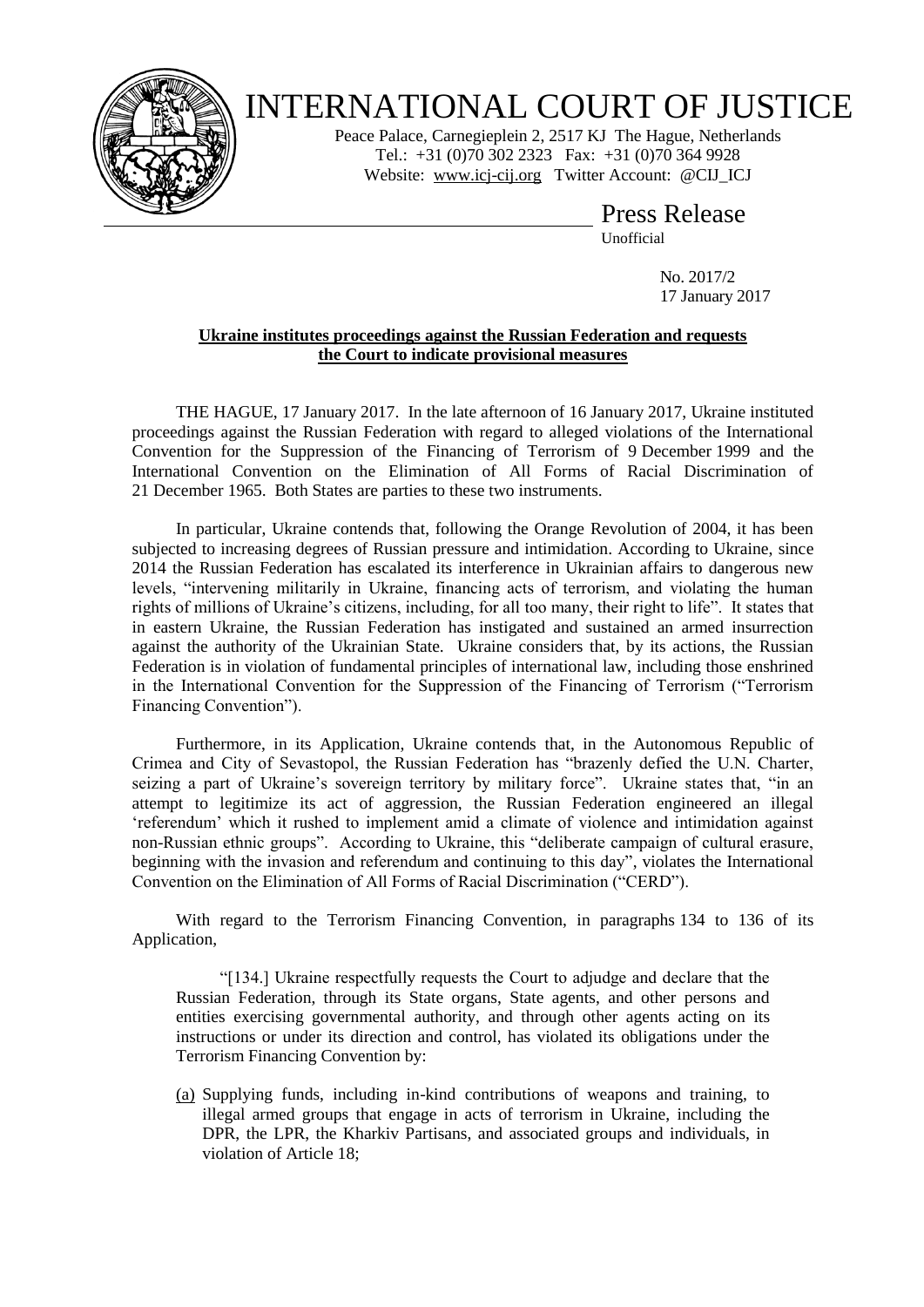- (b) Failing to take appropriate measures to detect, freeze, and seize funds used to assist illegal armed groups that engage in acts of terrorism in Ukraine, including the DPR, the LPR, the Kharkiv Partisans, and associated groups and individuals, in violation of Articles 8 and 18;
- (c) Failing to investigate, prosecute, or extradite perpetrators of the financing of terrorism found within its territory, in violation of Articles 9, 10, 11, and 18;
- (d) Failing to provide Ukraine with the greatest measure of assistance in connection with criminal investigations of the financing of terrorism, in violation of Articles 12 and 18; and
- (e) Failing to take all practicable measures to prevent and counter acts of financing of terrorism committed by Russian public and private actors, in violation of Article 18.

[135.] Ukraine respectfully requests the Court to adjudge and declare that the Russian Federation bears international responsibility, by virtue of its sponsorship of terrorism and failure to prevent the financing of terrorism under the Convention, for the acts of terrorism committed by its proxies in Ukraine, including:

- (a) The shoot-down of Malaysian Airlines Flight MH17;
- (b) The shelling of civilians, including in Volnovakha, Mariupol, and Kramatorsk; and
- (c) The bombing of civilians, including in Kharkiv.

[136.] Ukraine respectfully requests the Court to order the Russian Federation to comply with its obligations under the Terrorism Financing Convention, including that the Russian Federation:

- (a) Immediately and unconditionally cease and desist from all support, including the provision of money, weapons, and training, to illegal armed groups that engage in acts of terrorism in Ukraine, including the DPR, the LPR, the Kharkiv Partisans, and associated groups and individuals;
- (b) Immediately make all efforts to ensure that all weaponry provided to such armed groups is withdrawn from Ukraine;
- (c) Immediately exercise appropriate control over its border to prevent further acts of financing of terrorism, including the supply of weapons, from the territory of the Russian Federation to the territory of Ukraine;
- (d) Immediately stop the movement of money, weapons, and all other assets from the territory of the Russian Federation and occupied Crimea to illegal armed groups that engage in acts of terrorism in Ukraine, including the DPR, the LPR, the Kharkiv Partisans, and associated groups and individuals, including by freezing all bank accounts used to support such groups;
- (e) Immediately prevent all Russian officials from financing terrorism in Ukraine, including Sergei Shoigu, Minister of Defense of the Russian Federation; Vladimir Zhirinovsky, Vice-Chairman of the State Duma; Sergei Mironov, member of the State Duma; and Gennadiy Zyuganov, member of the State Duma, and initiate prosecution against these and other actors responsible for financing terrorism;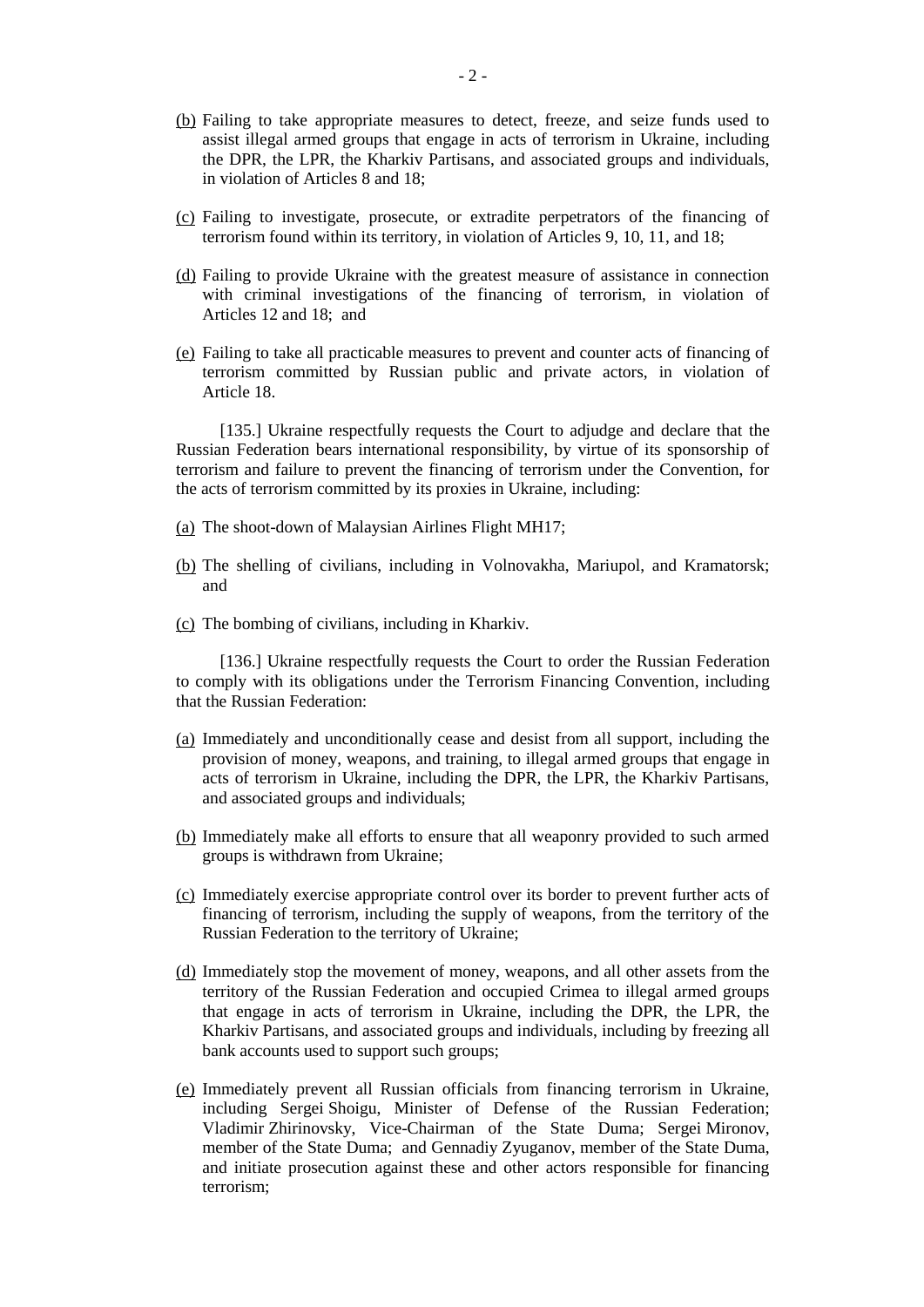- (f) Immediately provide full cooperation to Ukraine in all pending and future requests for assistance in the investigation and interdiction of the financing of terrorism relating to illegal armed groups that engage in acts of terrorism in Ukraine, including the DPR, the LPR, the Kharkiv Partisans, and associated groups and individuals;
- (g) Make full reparation for the shoot-down of Malaysian Airlines Flight MH17;
- (h) Make full reparation for the shelling of civilians in Volnovakha;
- (i) Make full reparation for the shelling of civilians in Mariupol;
- (j) Make full reparation for the shelling of civilians in Kramatorsk;
- (k) Make full reparation for the bombing of civilians in Kharkiv; and
- (l) Make full reparation for all other acts of terrorism the Russian Federation has caused, facilitated, or supported through its financing of terrorism, and failure to prevent and investigate the financing of terrorism."

With regard to CERD, in paragraphs 137 to 138 of its Application,

"[137.] Ukraine respectfully requests the Court to adjudge and declare that the Russian Federation, through its State organs, State agents, and other persons and entities exercising governmental authority, including the de facto authorities administering the illegal Russian occupation of Crimea, and through other agents acting on its instructions or under its direction and control, has violated its obligations under the CERD by:

- (a) Systematically discriminating against and mistreating the Crimean Tatar and ethnic Ukrainian communities in Crimea, in furtherance of a state policy of cultural erasure of disfavored groups perceived to be opponents of the occupation regime;
- (b) Holding an illegal referendum in an atmosphere of violence and intimidation against non-Russian ethnic groups, without any effort to seek a consensual and inclusive solution protecting those groups, and as an initial step toward depriving these communities of the protection of Ukrainian law and subjecting them to a regime of Russian dominance;
- (c) Suppressing the political and cultural expression of Crimean Tatar identity, including through the persecution of Crimean Tatar leaders and the ban on the Mejlis of the Crimean Tatar People;
- (d) Preventing Crimean Tatars from gathering to celebrate and commemorate important cultural events;
- (e) Perpetrating and tolerating a campaign of disappearances and murders of Crimean Tatars;
- (f) Harassing the Crimean Tatar community with an arbitrary regime of searches and detention;
- (g) Silencing Crimean Tatar media;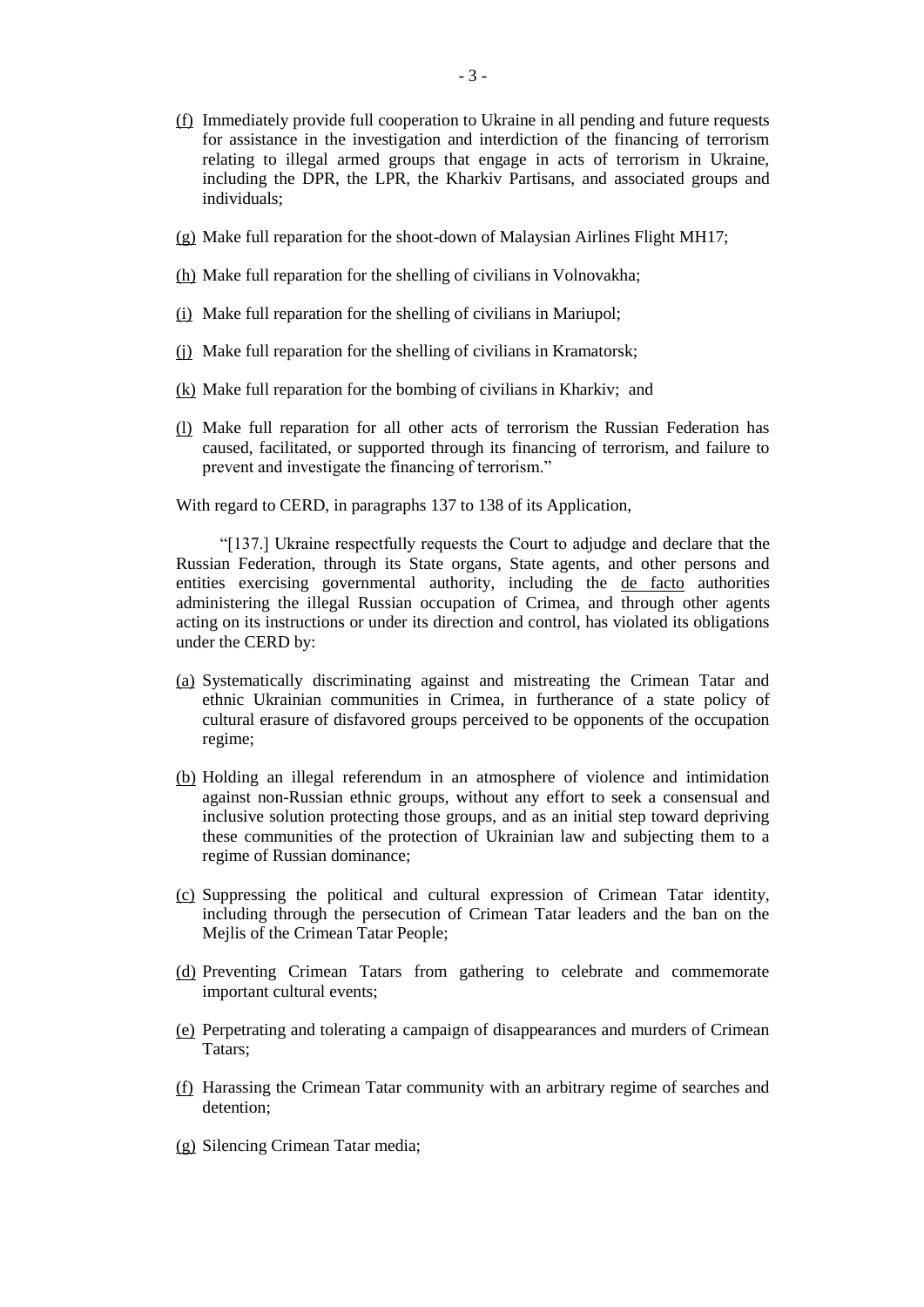- (h) Suppressing Crimean Tatar language education and the community's educational institutions;
- (i) Suppressing Ukrainian language education relied on by ethnic Ukrainians;
- (j) Preventing ethnic Ukrainians from gathering to celebrate and commemorate important cultural events; and
- (k) Silencing ethnic Ukrainian media.

[138.] Ukraine respectfully requests the Court to order the Russian Federation to comply with its obligations under the CERD, including:

- (a) Immediately cease and desist from the policy of cultural erasure and take all necessary and appropriate measures to guarantee the full and equal protection of the law to all groups in Russian-occupied Crimea, including Crimean Tatars and ethnic Ukrainians;
- (b) Immediately restore the rights of the Mejlis of the Crimean Tatar People and of Crimean Tatar leaders in Russian-occupied Crimea;
- (c) Immediately restore the rights of the Crimean Tatar people in Russian-occupied Crimea to engage in cultural gatherings, including the annual commemoration of the Sürgün;
- (d) Immediately take all necessary and appropriate measures to end the disappearance and murder of Crimean Tatars in Russian-occupied Crimea, and to fully and adequately investigate the disappearances of Reshat Ametov, Timur Shaimardanov, Ervin Ibragimov, and all other victims;
- (e) Immediately take all necessary and appropriate measures to end unjustified and disproportionate searches and detentions of Crimean Tatars in Russian-occupied Crimea;
- (f) Immediately restore licenses and take all other necessary and appropriate measures to permit Crimean Tatar media outlets to resume operations in Russian-occupied Crimea;
- (g) Immediately cease interference with Crimean Tatar education and take all necessary and appropriate measures to restore education in the Crimean Tatar language in Russian-occupied Crimea;
- (h) Immediately cease interference with ethnic Ukrainian education and take all necessary and appropriate measures to restore education in the Ukrainian language in Russian-occupied Crimea;
- (i) Immediately restore the rights of ethnic Ukrainians to engage in cultural gatherings in Russian-occupied Crimea;
- (j) Immediately take all necessary and appropriate measures to permit the free operation of ethnic Ukrainian media in Russian-occupied Crimea; and
- (k) Make full reparation for all victims of the Russian Federation's policy and pattern of cultural erasure through discrimination in Russian-occupied Crimea."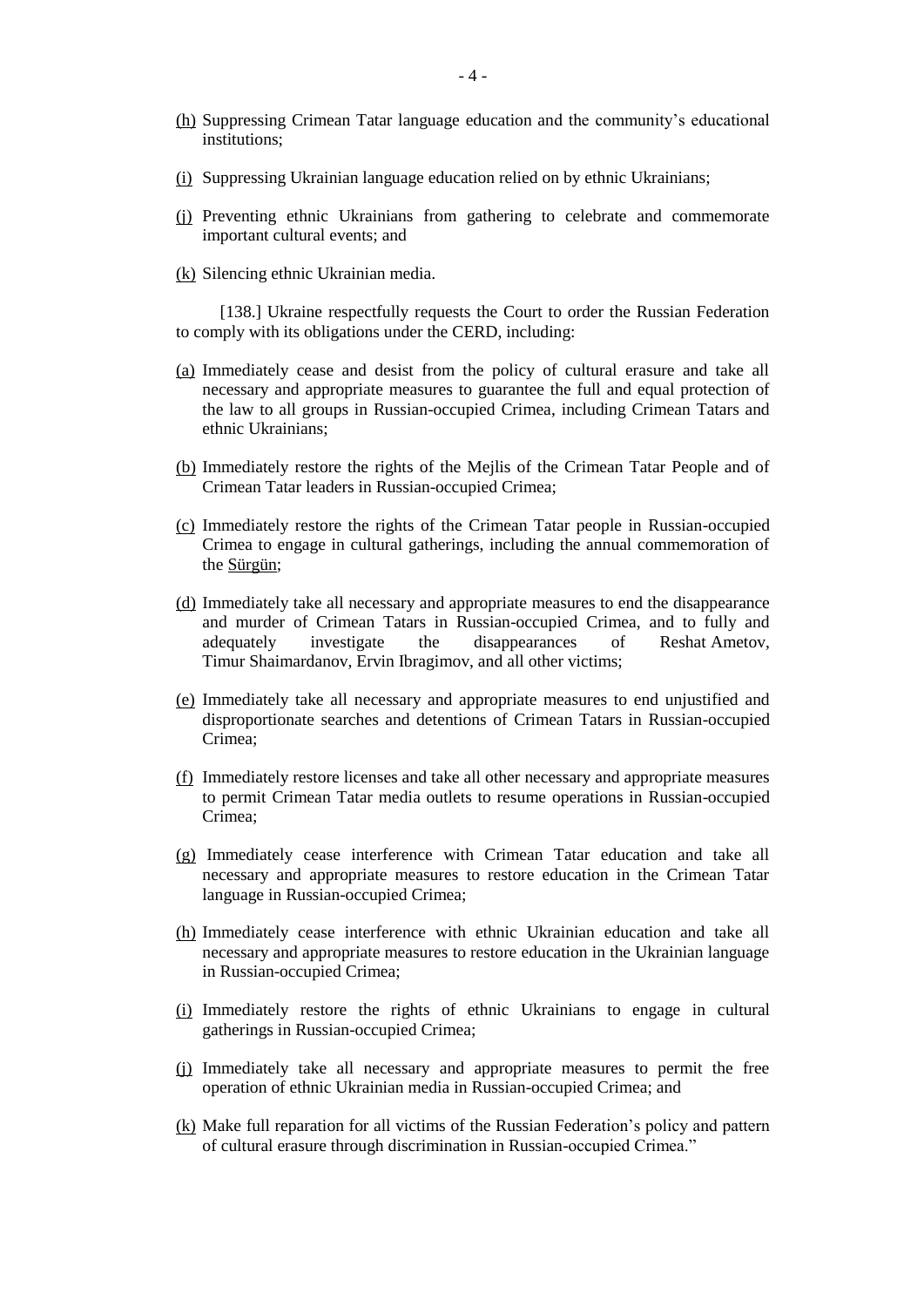Ukraine also filed on 16 January 2017 a Request for the indication of provisional measures. It states that the purpose of the Request is to protect its rights, pending the determination of the case on the merits.

With regard to the Terrorism Financing Convention, in paragraph 23 of its Request, Ukraine requests that the Court indicate the following provisional measures:

- "(a) The Russian Federation shall refrain from any action which might aggravate or extend the dispute under the Terrorism Financing Convention before the Court or make this dispute more difficult to resolve.
	- (b) The Russian Federation shall exercise appropriate control over its border to prevent further acts of terrorism financing, including the supply of weapons from the territory of the Russian Federation to the territory of Ukraine.
	- (c) The Russian Federation shall halt and prevent all transfers from the territory of the Russian Federation of money, weapons, vehicles, equipment, training, or personnel to groups that have engaged in acts of terrorism against civilians in Ukraine, or that the Russian Federation knows may in the future engage in acts of terrorism against civilians in Ukraine, including but not limited to the "Donetsk People's Republic," the "Luhansk People's Republic," the "Kharkiv Partisans," and associated groups and individuals.
	- (d) The Russian Federation shall take all measures at its disposal to ensure that any groups operating in Ukraine that have previously received transfers from the territory of the Russian Federation of money, weapons, vehicles, equipment, training, or personnel will refrain from carrying out acts of terrorism against civilians in Ukraine."

With regard to CERD, in paragraph 24 of its Request, Ukraine requests that the Court indicate the following provisional measures:

- "(a) The Russian Federation shall refrain from any action which might aggravate or extend the dispute under CERD before the Court or make it more difficult to resolve.
	- (b) The Russian Federation shall refrain from any act of racial discrimination against persons, groups of persons, or institutions in the territory under its effective control, including the Crimean peninsula.
	- (c) The Russian Federation shall cease and desist from acts of political and cultural suppression against the Crimean Tatar people, including suspending the decree banning the Mejlis of the Crimean Tatar People and refraining from enforcement of this decree and any similar measures, while this case is pending.
	- (d) The Russian Federation shall take all necessary steps to halt the disappearance of Crimean Tatar individuals and to promptly investigate those disappearances that have already occurred.